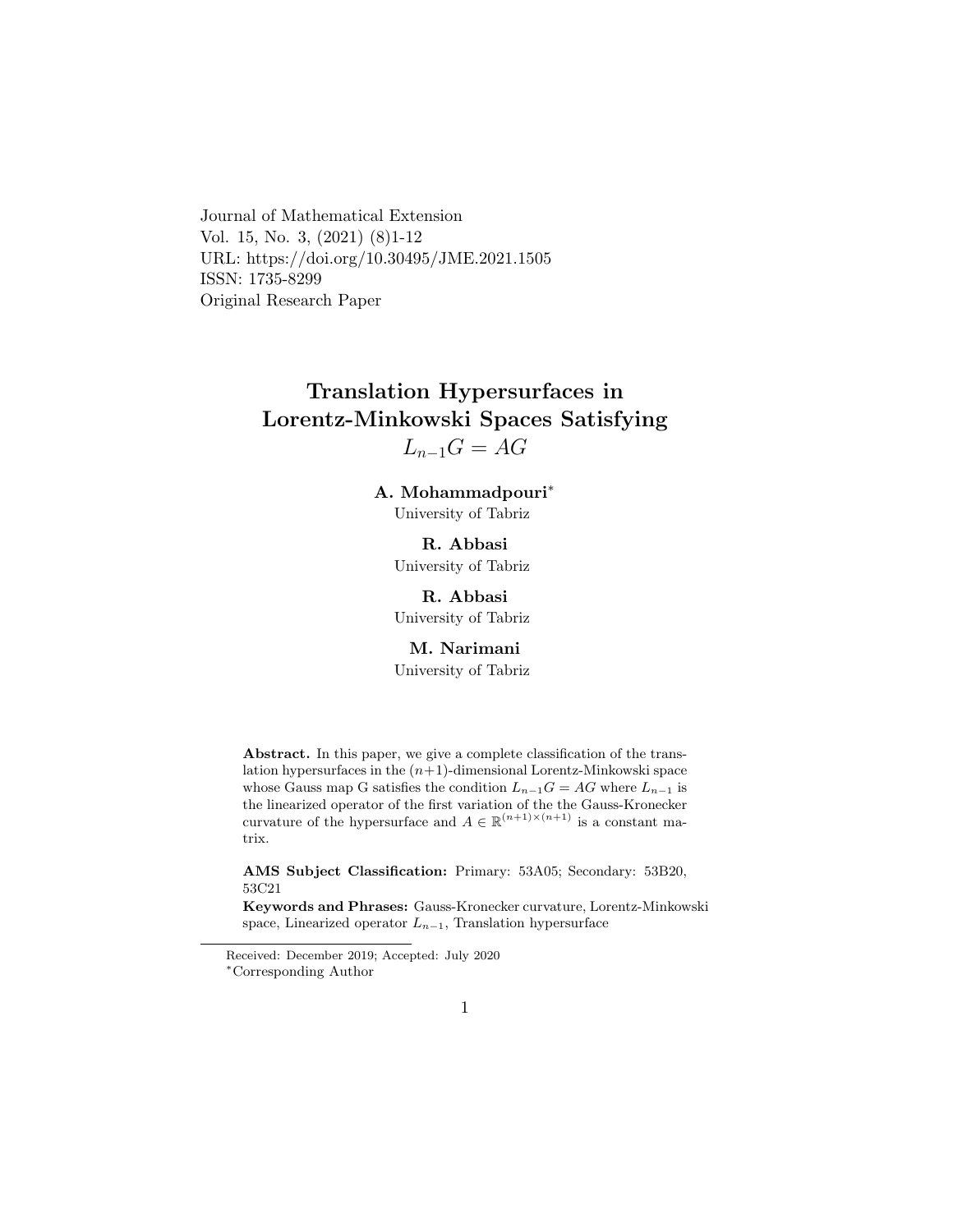### 1 Introduction

Inspired by finite type theory, was first proposed by Bang-Yen Chen in [\[2\]](#page-8-0), S. M. B. Kashani naturally introduced the notion of  $L_k$ -finite type hypersurface in [\[7\]](#page-8-1). The  $L_k$  operator of an Euclidean hypersurface  $M^n$ ,  $0 \leq k \leq n-1$ , is a linearized operator of the  $(k+1)$ th mean curvature (see [\[26\]](#page-10-0)), which is a generalization of the Laplace operator  $\Delta = L_0$ and  $L_1 = \Box$  is called the Cheng-Yau operator introduced in [\[4\]](#page-8-2) for the study of hypersurfaces with constant scalar curvature in Euclidean spaces. This operator is defined by  $L_k(f) = \text{tr}(P_k \circ \text{Hess} f)$  for any  $f \in C^{\infty}(M)$ , where  $P_k$  is the kth Newton transformation. We refer the reader to the surveys  $[15, 16, 17, 18, 22, 23, 24]$  $[15, 16, 17, 18, 22, 23, 24]$  $[15, 16, 17, 18, 22, 23, 24]$  $[15, 16, 17, 18, 22, 23, 24]$  $[15, 16, 17, 18, 22, 23, 24]$  $[15, 16, 17, 18, 22, 23, 24]$  $[15, 16, 17, 18, 22, 23, 24]$  $[15, 16, 17, 18, 22, 23, 24]$  $[15, 16, 17, 18, 22, 23, 24]$  $[15, 16, 17, 18, 22, 23, 24]$  $[15, 16, 17, 18, 22, 23, 24]$  $[15, 16, 17, 18, 22, 23, 24]$  $[15, 16, 17, 18, 22, 23, 24]$  on the progress in this topic. Following the ideas of Chen and Piccinni in [\[3\]](#page-8-3), the notion of  $L_k$ -finite type can be generalized to the Gauss map of a hypersurface of a pseudo-Euclidean space. From this point of view, some classes of surfaces in  $\mathbb{E}^3$  with  $L_1$ -pointwise 1-type Gauss map were recently studied in [\[11,](#page-9-4) [12,](#page-9-5) [13,](#page-9-6) [25,](#page-10-4) [27\]](#page-10-5). Generalizing these study results to the hypersurfaces with  $L_k$ -pointwise 1-type Gauss map were presented in [\[20,](#page-10-6) [21\]](#page-10-7) by the first author.

Following the ideas from Garay in  $[6]$ , it is natural to study the hypersurfaces in pseudo-Euclidean  $(n + 1)$ -space whose Gauss map G is of coordinate  $L_k$ -finite type, i.e. G satisfies the following condition

<span id="page-1-0"></span>
$$
L_k G = A G, \qquad 0 \le k \le n - 1,\tag{1}
$$

where  $A \in \mathbb{R}^{(n+1)\times(n+1)}$ . The study on the different types of hypersufaces in pseudo-Euclidean space satisfying the condition  $(1)$  when  $k = 0$ (i.e. the condition  $\Delta G = AG$ ) over the past two decades has shown that these kinds of hypersurfaces which are not minimal are rare, they are either the open parts of the hyperspheres or the open parts of the generalized circular cylinders (see [\[1,](#page-8-5) [5,](#page-8-6) [10\]](#page-9-7)). There has been recent interest in studying surfaces in  $\mathbb{E}^3$  satisfying the condition [\(1\)](#page-1-0) when  $k = 1$  (i.e. the condition  $\Box G = L_1 G = AG$ , where  $A \in \mathbb{R}^{3 \times 3}$ . The results state [\[8,](#page-9-8) [9\]](#page-9-9) that an element of the above family of surfaces which is not flat is either an open part of a sphere or an open part of a circular cylinder.

Here, by extending this result to higher-dimensional pseudo-Euclidean space, we consider an important class of hypersurfaces, namely, translation hypersurfaces in the Lorentz-Minkowski space,  $\mathbb{L}^{n+1}$ , we give a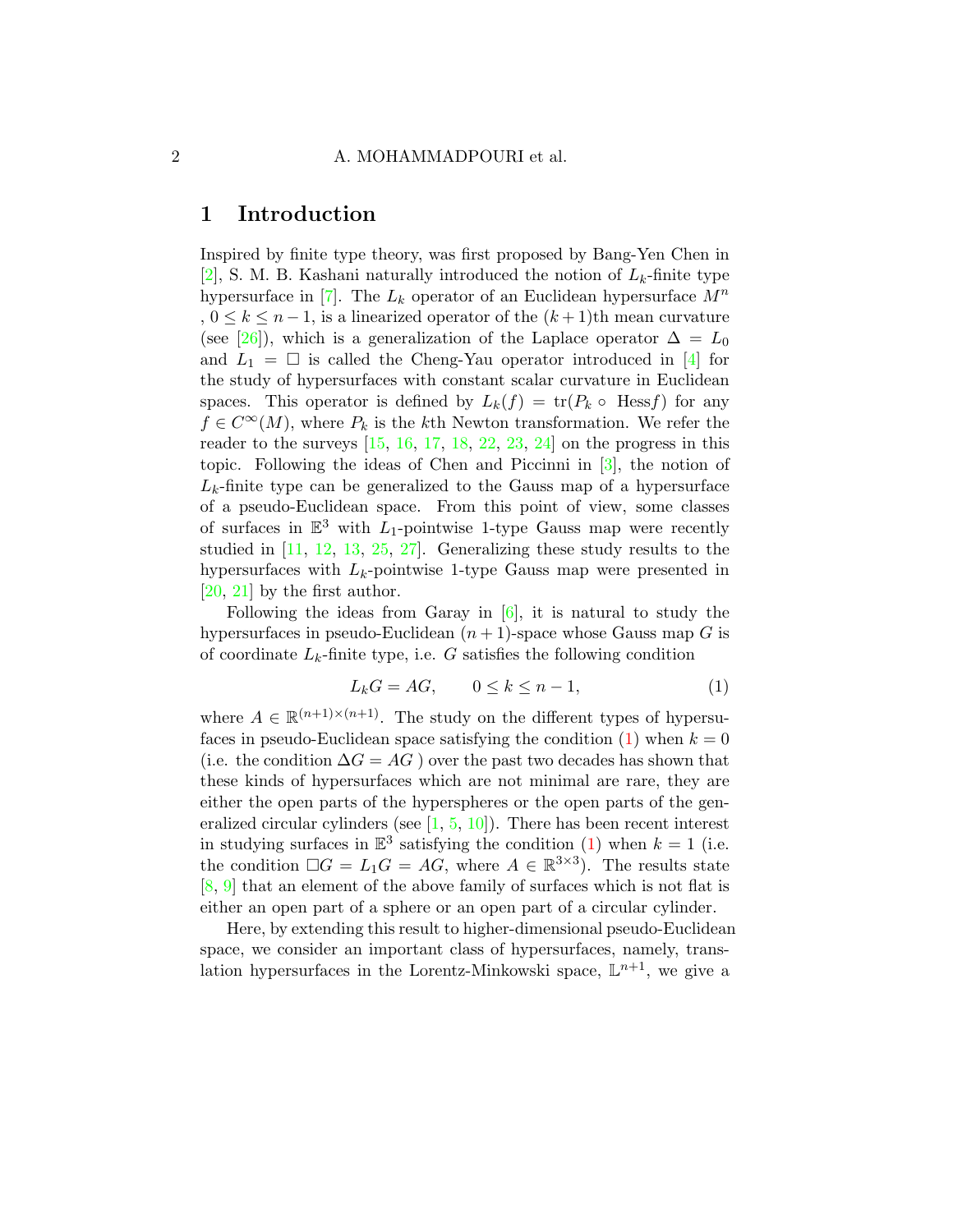classification of these hyppersurfaces satisfying the condition [\(1\)](#page-1-0) when  $k = n - 1$ . In view of the history of this issue in [\[19\]](#page-9-10), the authors completely classified hypersurfaces in the Lorentz-Minkowski space  $\mathbb{L}^{n+1}$ whose position vector  $\Psi$  satisfying  $L_k \Psi = A \Psi + b$ . They have proved that the only hypersurfaces satisfying this condition are one of the following hypersurfaces in  $\mathbb{L}^{n+1}$ 

(a) a hypersurface with zero  $(k + 1)$ th mean curvature.

(b) an open piece of the totally umbilical hypersurface  $\mathbb{S}_1^n(r)$  or  $\mathbb{H}^n(-r)$ . (c) an open piece of a generalized cylinder  $\mathbb{S}^m_1(r) \times \mathbb{R}^{n-m}$ , with  $k+1 \leq$  $m \leq n-1$  or  $\mathbb{L}^m \times \mathbb{S}^{n-m}(r)$ , with  $k+1 \leq n-m \leq n-1$ .

In the particular case where the hypersurfaces considered are translation, when  $k = n - 1$ , we recover from the above classification result, then M is congruent to a cylinder, and hence Gauss-Kronecker curvature  $H_n = 0$ . We would like to remark that we get the same result. Our main theorem is:

<span id="page-2-0"></span>**Theorem 1.1.** Let M be a translation hypersurface in  $\mathbb{L}^{n+1}$  whose Gauss map G satisfies  $L_{n-1}G = AG$ , where  $A \in \mathbb{R}^{(n+1)\times(n+1)}$ . Then M is congruent to a cylinder, and hence Gauss-Kronecker curvature  $H_n = 0.$ 

Theorem [1.1](#page-2-0) is a natural continuation of the classification theorem that has been presented by Yoon in [\[28\]](#page-10-8) for translation surfaces in Minkowski 3-space satisfying the condition  $\Delta G = AG$  where  $A \in \mathbb{R}^{3 \times 3}$ . We obtain the following interesting consequence of Theorem [1.1](#page-2-0) when  $n=2$ .

**Corollary 1.2.** Let M be a translation surface in  $\mathbb{L}^3$  whose Gauss map G satisfies  $L_1G = \Box G = AG$ , where  $A \in \mathbb{R}^{3 \times 3}$ . Then M is congruent to a cylinder, and hence M is flat.

## <span id="page-2-1"></span>2 Preliminaries and basic results

In this section, we recall the basic definitions and results from [\[14,](#page-9-11) [19\]](#page-9-10).

Let  $\mathbb{L}^{n+1}$  be the  $(n+1)$ -dimensional Lorentz-Minkowski space, i.e., the space  $\mathbb{R}^{n+1}$  equipped with the following metric

$$
ds^{2} = -dx_{1}^{2} + dx_{2}^{2} + \cdots + dx_{n+1}^{2},
$$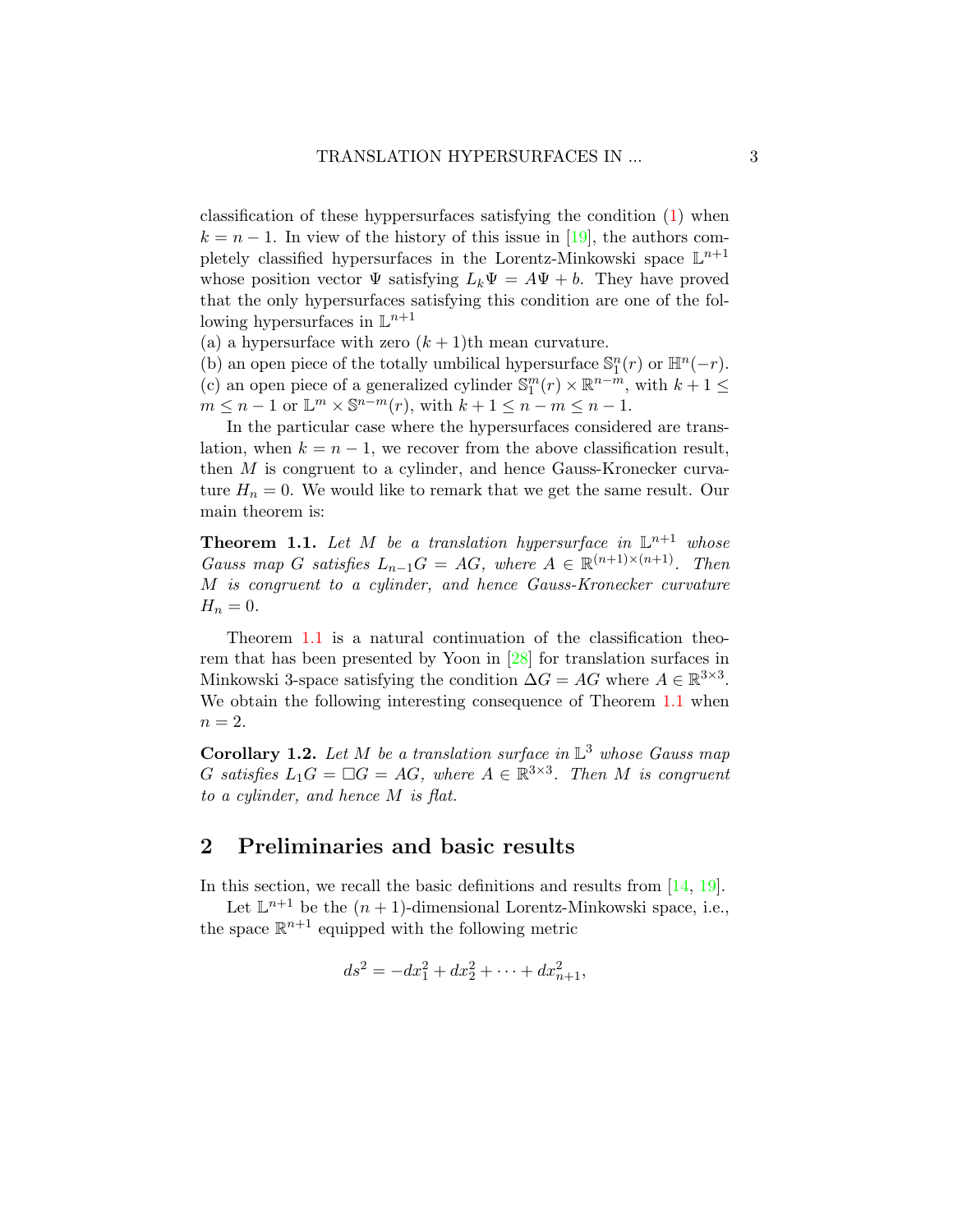### 4 A. MOHAMMADPOURI et al.

where  $(x_1, \ldots, x_{n+1})$  shows the natural coordinates of  $\mathbb{R}^{n+1}$ .

Let  $\psi : M \to \mathbb{L}^{n+1}$  be an isometric immersion from an orientable hypersurface M to  $\mathbb{L}^{n+1}$  with Gauss map  $G, \langle G, G \rangle = \varepsilon = \pm 1$ , where  $\varepsilon = 1$  or  $\varepsilon = -1$  according to M is equipped with a Lorentzian or Riemannian metric, respectively. Denote by S,  $\nabla$  and  $\overline{\nabla}$  the shape operator with respect to  $G$ , the Levi-Civita connection on  $M$ , and the usual flat connection on  $\mathbb{L}^{n+1}$ , respectively.

The characteristic polynomial  $\mathcal{Q}_s(t)$  of the shape operator S is given by

$$
Q_s(t) = \det(tI - S) = \sum_{k=0}^{n} a_k t^{n-k}
$$
, with  $a_0 = 1$ .

The k-th mean curvature of  $M$  is defined by

$$
\binom{n}{k} H_k = (-\varepsilon)^k a_k, \quad H_0 = 1,
$$

where  $\binom{n}{k}$  $\binom{n}{k} = \frac{n!}{k!(n-k)!}$ . In particular, when  $k = 1$ ,

$$
nH_1 = -\varepsilon a_1 = \varepsilon \text{tr}(S),
$$

we see that  $H_1$  is nothing but the mean curvature H of M. When  $k = n$ ,  $H_n = (-\varepsilon)^n a_n = (-\varepsilon)^n \det(S)$  is called the Gauss-Kronecker curvature of M.

The k-th Newton transformation of M is the operator  $P_k : \mathfrak{X}(M) \to$  $\mathfrak{X}(M)$  defined by

$$
P_k = \sum_{j=0}^k a_{k-j} S^j,
$$

by Cayley-Hamilton theorem, we see that  $P_n = 0$ .

Related to the Newton transformation  $P_k$ , the second-order linear differential operator  $L_k: C^{\infty}(M) \to C^{\infty}(M)$  is defined by

$$
L_k(f) = \operatorname{tr}(P_k \circ \nabla^2 f),
$$

where,  $\nabla^2 f : \mathfrak{X}(M) \to \mathfrak{X}(M)$  denotes the self-adjoint linear operator metrically equivalent to the Hessian of  $f$  and is given by

$$
\langle \nabla^2 f(V), W \rangle = \langle \nabla_V (\nabla f), W \rangle, \qquad V, W \in \mathfrak{X}(M).
$$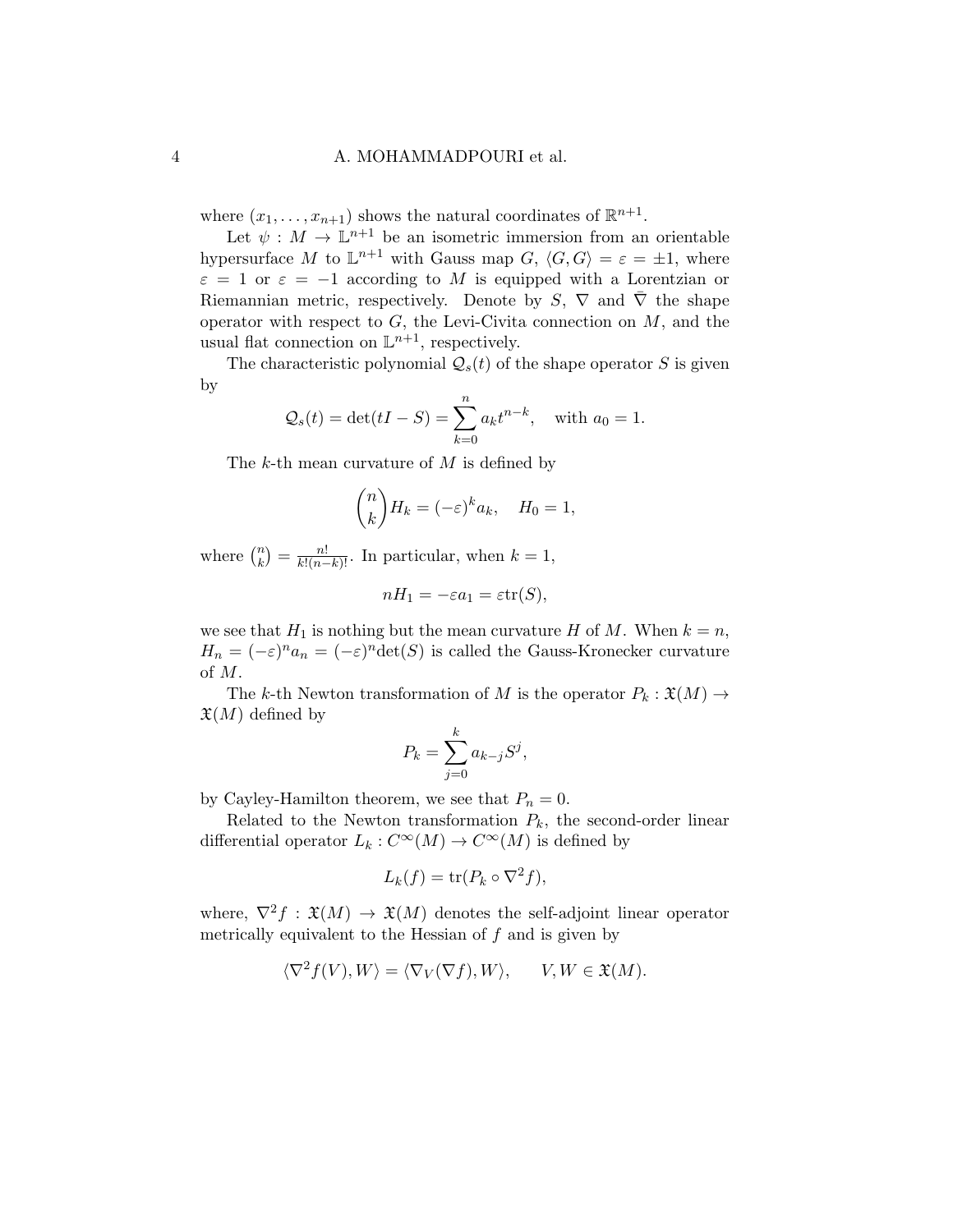We can naturally extend the definition of the operator  $L_k$  from functions to vector functions  $F = (f_1, \ldots, f_{n+1}), f_i \in C^{\infty}(M)$ , as follows

$$
L_kF=(L_kf_1,\ldots,L_kf_{n+1}).
$$

Invoking the formula  $(18)$  of  $\boxed{19}$ , we have

$$
L_k G = -\varepsilon C_k \nabla H_{k+1} - \varepsilon C_k (nHH_{k+1} - (n - k - 1)H_{k+2})G,
$$

where  $C_k = (-\varepsilon)^k {n \choose k+1}$ . Therefore for  $k = n-1$ , we obtain that

$$
L_{n-1}G = (-\varepsilon)^n \nabla H_n + (-\varepsilon)^n n H H_n G.
$$

Then it is obvious that every hypersurface with vanishing Gauss-Kronecker curvature satisfies the condition  $L_{n-1}G = AG$ , with  $A = 0$ . Also, it is easy to see that the hyperquadric  $M_{(a) = \{x \in \mathbb{L}^{n+1} | (x,x) = \varepsilon a^2\}}, \varepsilon = \pm 1$ , satisfies the condition  $L_{n-1}G = AG$ , with  $A = \frac{\varepsilon}{a^{n+1}}I$ .

Let  $\psi: M \to \mathbb{L}^{n+1}$  be a translation hypersurface in  $\mathbb{L}^{n+1}$ . Then M is parameterized by

$$
\psi(x_1, \ldots, x_n) = (x_1, \ldots, x_n, f_1(x_1) + \cdots + f_n(x_n)),
$$

where  $f_1, \ldots, f_n$  are smooth functions of the variables  $x_1, \ldots, x_n$ , respectively.

The following lemma plays an essential role in the proof of Theorem [1.1.](#page-2-0)

**Lemma 2.1.** Let  $\psi : M \to \mathbb{L}^{n+1}$  be a translation hypersurface in  $\mathbb{L}^{n+1}$ with the Gauss map G, defined as

$$
\psi(x_1, \ldots, x_n) = (x_1, \ldots, x_n, f_1(x_1) + \cdots + f_n(x_n)).
$$

The mean and the Gauss-Kronecker curvatures of M are given by

<span id="page-4-0"></span>
$$
H = \frac{-1}{ng\sqrt{g}}(f_1''(1+\sum_{i=2}^n f_i'^2) + \sum_{i=2}^n f_i''(f_1'^2 - 1 - \sum_{\substack{2 \le j \le n \\ j \ne i}} f_j'^2)), \quad (2)
$$

<span id="page-4-1"></span>
$$
H_n = \frac{(-\varepsilon)^{n-1}}{g\sqrt{g^n}}(f_1'' \cdots f_n''),\tag{3}
$$

where  $\varepsilon$  denotes the sign of G,  $f_i' = \frac{df_i}{dx_i}$  $\frac{df_i}{dx_i}$  and  $g = \varepsilon \left(-f_1'^2 + f_2'^2 + \cdots + f_n'^2\right)$ .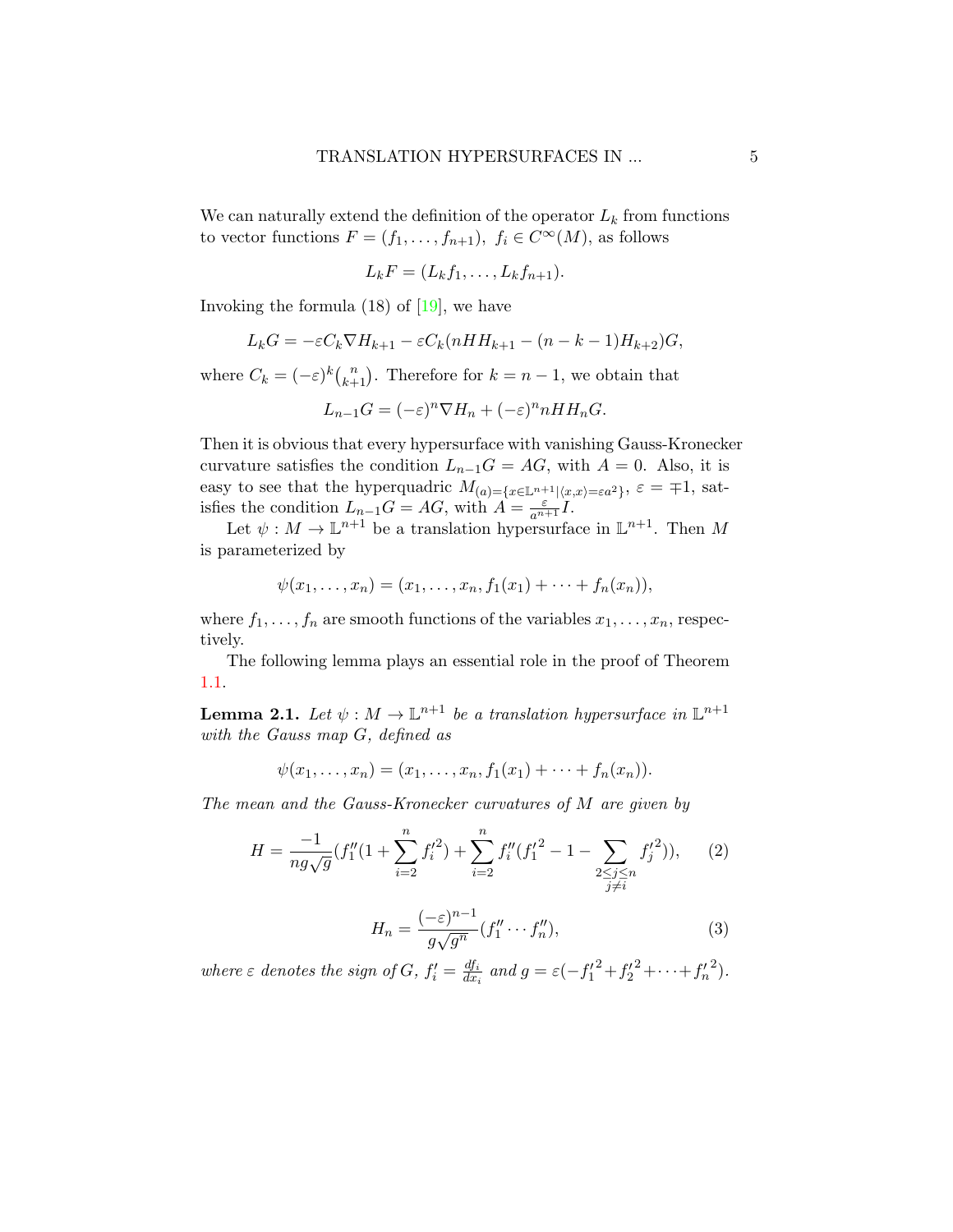#### 6 A. MOHAMMADPOURI et al.

**Proof.** The matrix of the metric **g** has the following form

<span id="page-5-1"></span>
$$
\mathbf{g} = (g_{ij}) = \begin{bmatrix} -1 + f_1'^2 & f_1' f_2' & \cdots & f_1' f_n' \\ f_2' f_1' & 1 + f_2' & \cdots & f_2' f_n' \\ \vdots & \vdots & \vdots & \vdots \\ f_n' f_1' & f_n' f_2' & \cdots & 1 + f_n' \end{bmatrix} .
$$
 (4)

An easy calculation shows that the Gauss map  $G$  of the hypersurfaces of M satisfies

<span id="page-5-0"></span>
$$
G = (G_1, \dots, G_{n+1}) = \frac{1}{\sqrt{g}} (f'_1, -f'_2, \dots, -f'_n, 1),
$$
 (5)

where  $\langle G, G \rangle = \varepsilon$  and  $g = \varepsilon det(g_{ij})$ . Then, the second fundamental form  $\Pi_{ij}$  of M is given by

$$
\Pi_{ij} = \langle G, \frac{\partial^2 \psi}{\partial x_i \partial x_j} \rangle = \frac{1}{\sqrt{g}} \delta_i^j f_i'',
$$

therefore, the matrix of  $\Pi$  is diagonal

$$
\Pi = (\Pi_{ij}) = \frac{1}{\sqrt{g}} \text{diag}(f''_1, \dots, f''_n).
$$

Then, we have  $S = \mathbf{g}^{-1}\Pi$ , where S denotes the shape operator of M. Hence, by easy computation  $(2)$  and  $(3)$  follow from the definitions of H and  $H_n$ .  $\Box$ 

# 3 Proof of the Theorem [1.1](#page-2-0)

We now assume that the hypersurface M satisfies the condition  $L_{n-1}G =$ AG, where  $A = (a_{ij}) \in \mathbb{R}^{(n+1)\times(n+1)}$ . Then using [\(5\)](#page-5-0), we get

<span id="page-5-2"></span>
$$
L_{n-1}G = (L_{n-1}G_1, \dots, L_{n-1}G_{n+1}) = \frac{1}{\sqrt{g}}(A_1, \dots, A_{n+1}),
$$
 (6)

where  $A_i$  is a polynomial in *n* variables  $f'_1, \ldots, f'_n$ . By using [\(2\)](#page-4-0) and [\(3\)](#page-4-1), we can write

$$
H = \frac{1}{g\sqrt{g}}(f_1''\mathbf{H} + \tilde{\mathbf{H}}), \quad H_n = \frac{1}{g\sqrt{g^n}}(f_1''\mathbf{H}_n),
$$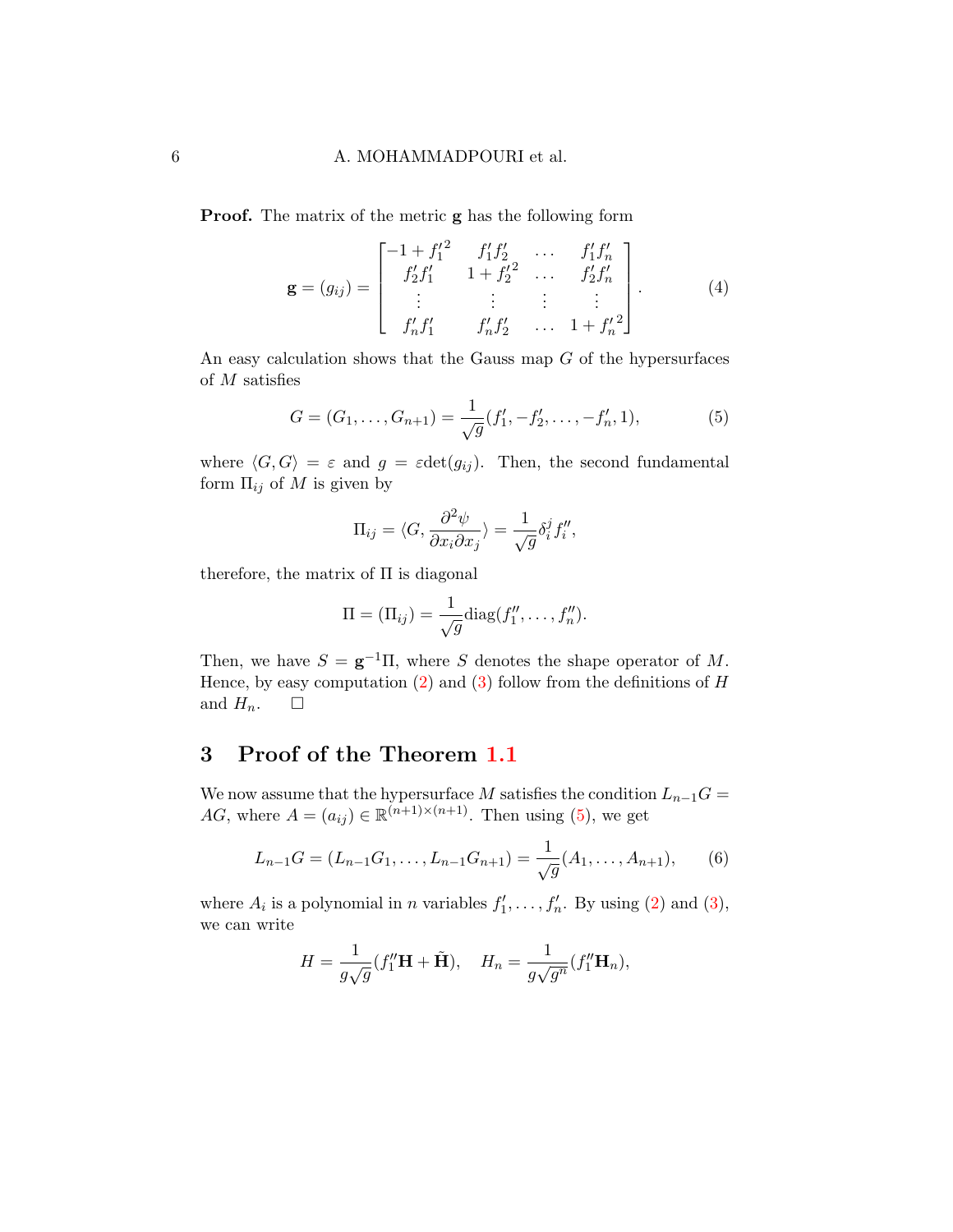where **H** is a polynomial in  $n-1$  variables  $f'_2, \ldots, f'_n$ ,  $\tilde{H}$  is a polynomial in 2n – 1 variables  $f'_1, \ldots, f'_n, f''_2, \ldots, f''_n$  and  $\mathbf{H}_n$  is a polynomial in  $n-1$ variables  $f''_2, \ldots, f''_n$ . Also, by using [\(4\)](#page-5-1) we have

<span id="page-6-0"></span>
$$
\mathbf{g}^{-1} = (g_{ij})^{-1} = (g^{ij}) = \frac{1}{g}(\mathbf{g}^{ij}),\tag{7}
$$

where  $g^{ij}$  is a polynomial in *n* variables  $f'_1, \ldots, f'_n$ . From [\(3\)](#page-4-1), we obtain

<span id="page-6-1"></span>
$$
\frac{\partial H_n}{\partial x_1} = \frac{1}{g^2 \sqrt{g^n}} (f_1''' \mathbf{H}_{n_1} + f_1''^2 \tilde{\mathbf{H}}_{n_1}), \qquad \frac{\partial H_n}{\partial x_i} = \frac{1}{g^2 \sqrt{g^n}} f_1'' \mathbf{H}_{n_i}, \qquad (8)
$$

where  $\mathbf{H}_{n_1}$ ,  $\tilde{\mathbf{H}}_{n_1}$  and  $\mathbf{H}_{n_i}$  are polynomials in  $2n-1$  variables  $f'_1, \ldots, f'_n$ ,  $f''_2, \ldots, f''_n.$ 

<span id="page-6-2"></span>Moreover, by using  $(7)$  and  $(8)$ , the gradient of  $H_n$  is given by

$$
\nabla H_n = \frac{1}{g^3 \sqrt{g^n}} (P_1 f_1''' + \tilde{P}_1 f_1''^2, P_2 f_1'', \dots, \\
P_n f_1'', P_{n+1} f_1''' + \tilde{P}_{n+1} f_1''^2 + Q_{n+1} f_1''),
$$
\n(9)

where  $P_1 = (\sum_{i=1}^n \mathbf{g}^{i1}) \mathbf{H}_{n_1}$ ,  $\tilde{P}_1 = (\sum_{i=1}^n \mathbf{g}^{i1}) \tilde{\mathbf{H}}_{n_1}$ ,  $P_{n+1} = f_1' P_1$ ,  $P_j = (\sum_{i=1}^n \mathbf{g}^{ij}) \mathbf{H}_{n_j}$ ,  $\widetilde{P}_{n+1} = f'_1 \widetilde{P}_1$  and  $Q_{n+1} = \sum_{i=2}^n \widetilde{P}_i f'_i$ . Substituting  $(2), (3), (5)$  $(2), (3), (5)$  $(2), (3), (5)$  $(2), (3), (5)$  $(2), (3), (5)$  and  $(9)$  into  $(2),$  and applying  $(6),$  $(6),$  we find

<span id="page-6-3"></span>
$$
\langle L_{n-1}G, e_1 \rangle = \frac{(-\varepsilon)^n}{g^2 \sqrt{g^{n+1}}} (P_1 f_1''' + (\tilde{P}_1 + n \mathbf{H} \mathbf{H}_n f_1') f_1''^2 + n \tilde{\mathbf{H}} \mathbf{H}_n f_1' ) f_1'' = A_1,
$$
\n(10)

<span id="page-6-5"></span>
$$
\langle L_{n-1}G, e_2 \rangle = \frac{(-\varepsilon)^n}{g^2 \sqrt{g^{n+1}}} (-n \mathbf{H} \mathbf{H}_n f_2' f_1''^2 + (P_2 - n \tilde{\mathbf{H}} \mathbf{H}_n f_2') f_1'' \rangle = A_2,
$$
\n(11)

<span id="page-6-4"></span>
$$
\langle L_{n-1}G, e_{n+1} \rangle = \frac{(-\varepsilon)^n}{g^2 \sqrt{g^{n+1}}} (P_{n+1} f_1''' + (\tilde{P}_{n+1} + n \mathbf{H} \mathbf{H}_n) f_1''^2 +
$$
  

$$
(Q_{n+1} + n \tilde{\mathbf{H}} \mathbf{H}_n) f_1'' \rangle = A_{n+1}.
$$
 (12)

 $(10)$  and  $(12)$  imply that

<span id="page-6-6"></span>
$$
Pf_1''^2 + Qf_1'' = \sqrt{g^{n+1}}R,\t\t(13)
$$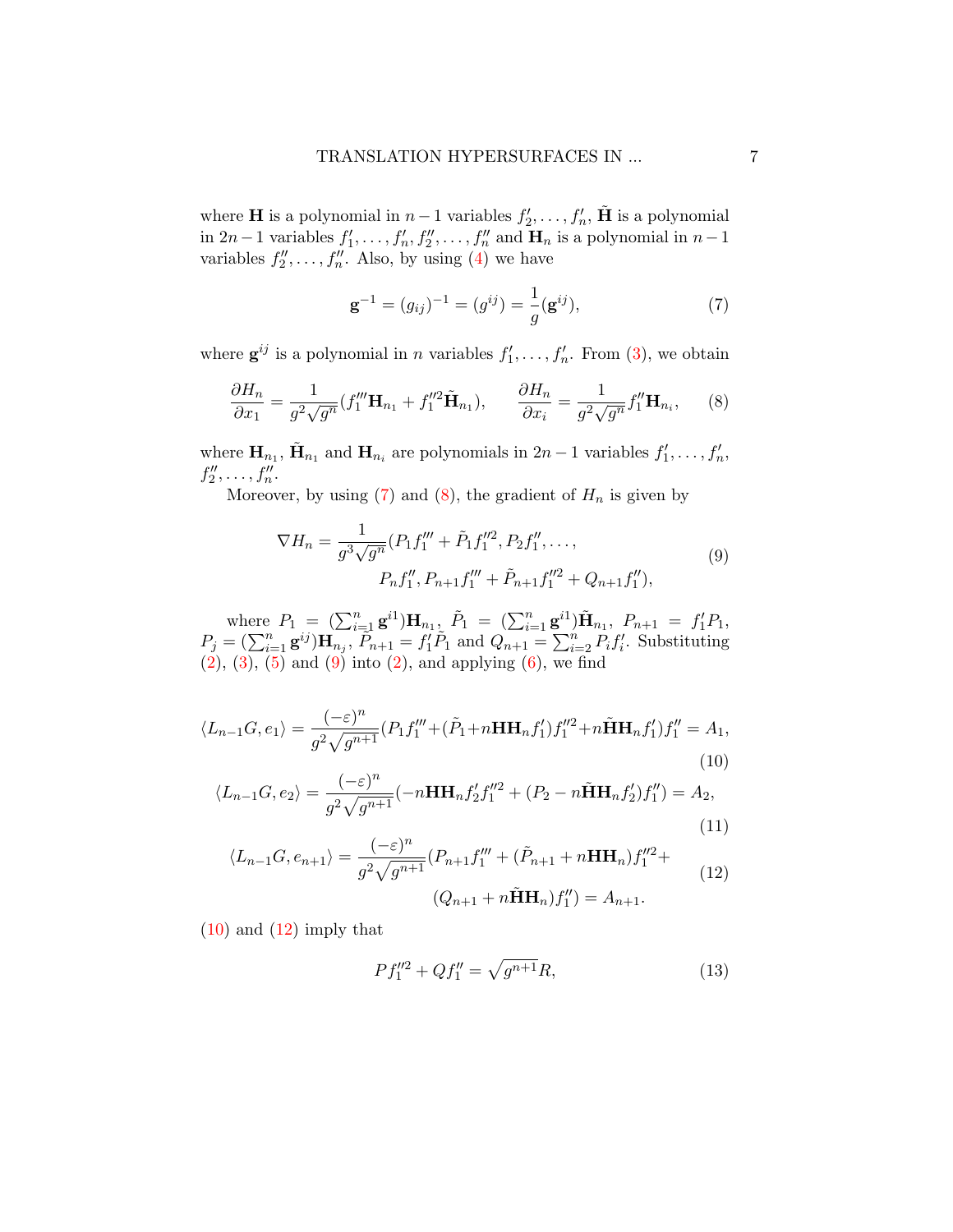where we put

$$
P = P_1(\tilde{P}_{n+1} + nHH_n) - P_{n+1}(\tilde{P}_1 + nHH_nf'_1),
$$
  
\n
$$
Q = P_1(Q_{n+1} + nHH_n) - nHH_nf'_1P_{n+1},
$$
  
\n
$$
R = (-\varepsilon)^n g^2(P_1A_{n+1} - P_{n+1}A_1).
$$

Also, it follows from [\(11\)](#page-6-5)

<span id="page-7-0"></span>
$$
\tilde{P}f_1''^2 + \tilde{Q}f_1'' = \sqrt{g^{n+1}}\tilde{R},\tag{14}
$$

where we set

$$
\tilde{P} = -n\mathbf{H}\mathbf{H}_n f_2',
$$
  
\n
$$
\tilde{Q} = P_2 - n\tilde{\mathbf{H}}\mathbf{H}_n f_2',
$$
  
\n
$$
\tilde{R} = (-\varepsilon)^n g^2 A_2.
$$

In case

$$
P\tilde{Q} - Q\tilde{P} = 0,
$$

we see that the function  $f'_1$  satisfies a nontrivial polynomial whose coefficients depend only on the functions  $f'_2, \ldots, f'_n$  and theirs derivatives. Thus,  $f'_1$  must be constant.

In case

$$
P\tilde{Q} - Q\tilde{P} \neq 0,
$$

from  $(13)$  and  $(14)$  we have

$$
g^{n+1}(P\tilde{R}-\tilde{P}R)^{4}=(P\tilde{Q}-Q\tilde{P})^{2}(R\tilde{Q}-Q\tilde{R})^{2},
$$

again we conclude that  $f'_1$  must be constant.

By the constancy of  $f'_1$ , we get  $H_n = 0$ . Also, it follows that  $f'_1$  is linear, that is  $f_1 = ax_1 + b$ . It immediately follows that

$$
\psi(x_1, \ldots, x_n) = (x_1, \ldots, x_n, f_1(x_1) + \cdots + f_n(x_n))
$$
  
=  $(x_1, \ldots, x_n, ax_1 + b + f_2(x_2) + \cdots + f_n(x_n))$   
=  $x_1(1, 0, \ldots, 0, a) + (0, x_2, \ldots, x_n, b + f_2(x_2) + \cdots + f_n(x_n)),$ 

which implies that  $M$  is a cylinder. This completes the proof of Theorem [1.1.](#page-2-0)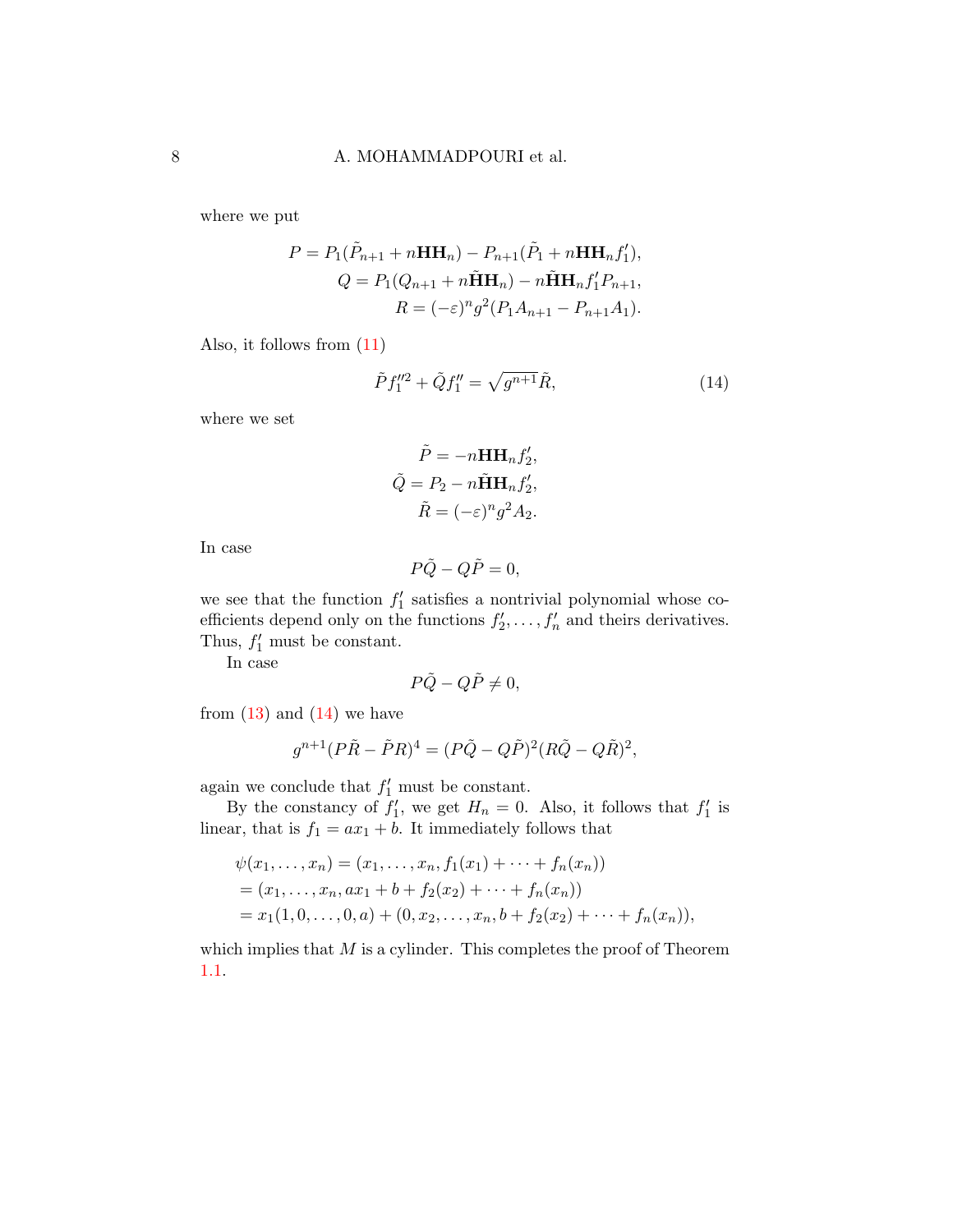# 4 Conclusion

In this work, we gave a partial answer to the following problem which arises in a natural way:

Which are the hypersurfaces in  $\mathbb{L}^{n+1}$  satisfying the condition  $L_kG =$ AG, for some fixed  $k = 0, 1, \ldots, n - 1$ , some constant matrix  $A \in$  $\mathbb{R}^{(n+1)\times(n+1)}$ .

As a first attempt to solve this question we considerd an important class of hypersurfaces, namely, translation hypersurfaces and proved that the only translation hypersurface in  $\mathbb{L}^{n+1}$  whose Gauss map G satisfies  $L_{n-1}G = AG$ , where  $A \in \mathbb{R}^{(n+1)\times(n+1)}$  is a cylinder.

We would hope to solve this problem for other important hypersurfaces in our future studies.

# References

- <span id="page-8-5"></span>[1] C. Baikoussis and D. E. Blair, On the Gauss map of ruled surfaces, Glasgow Math. J., 34 (3) (1992), 355-359.
- <span id="page-8-0"></span>[2] B. Y. Chen, Total Mean Curvature And Submanifolds Of Finite Type, World Scientific Publ., New Jersey, (1984).
- <span id="page-8-3"></span>[3] B. Y. Chen and P. Piccinni, Submanifolds with finite type Gauss map, Bull. Aust. Math. Soc., 35 (2) (1987), 161-186.
- <span id="page-8-2"></span>[4] S. Y. Cheng and S. T. Yau, Hypersurfaces with constant scalar curvature, Math. Ann., 225 (3) (1977), 195-204.
- <span id="page-8-6"></span>[5] F. Dillen, J. Pas and L. Verstraelen, On the Gauss map of surfaces of revolution, Bull. Inst. Math. Acad. Sinica., 18 (3) (1990), 239- 246.
- <span id="page-8-4"></span>[6] O. Garay, An extension of Takahashi's theorem, Geom. Dedicate., 34 (2) (1990), 105-112.
- <span id="page-8-1"></span>[7] S. M. B. Kashani, On some  $L_1$ -finite type (hyper)surfaces in  $\mathbb{R}^{n+1}$ , Bull. Korean Math. Soc., 46 (1) (2009), 35-43.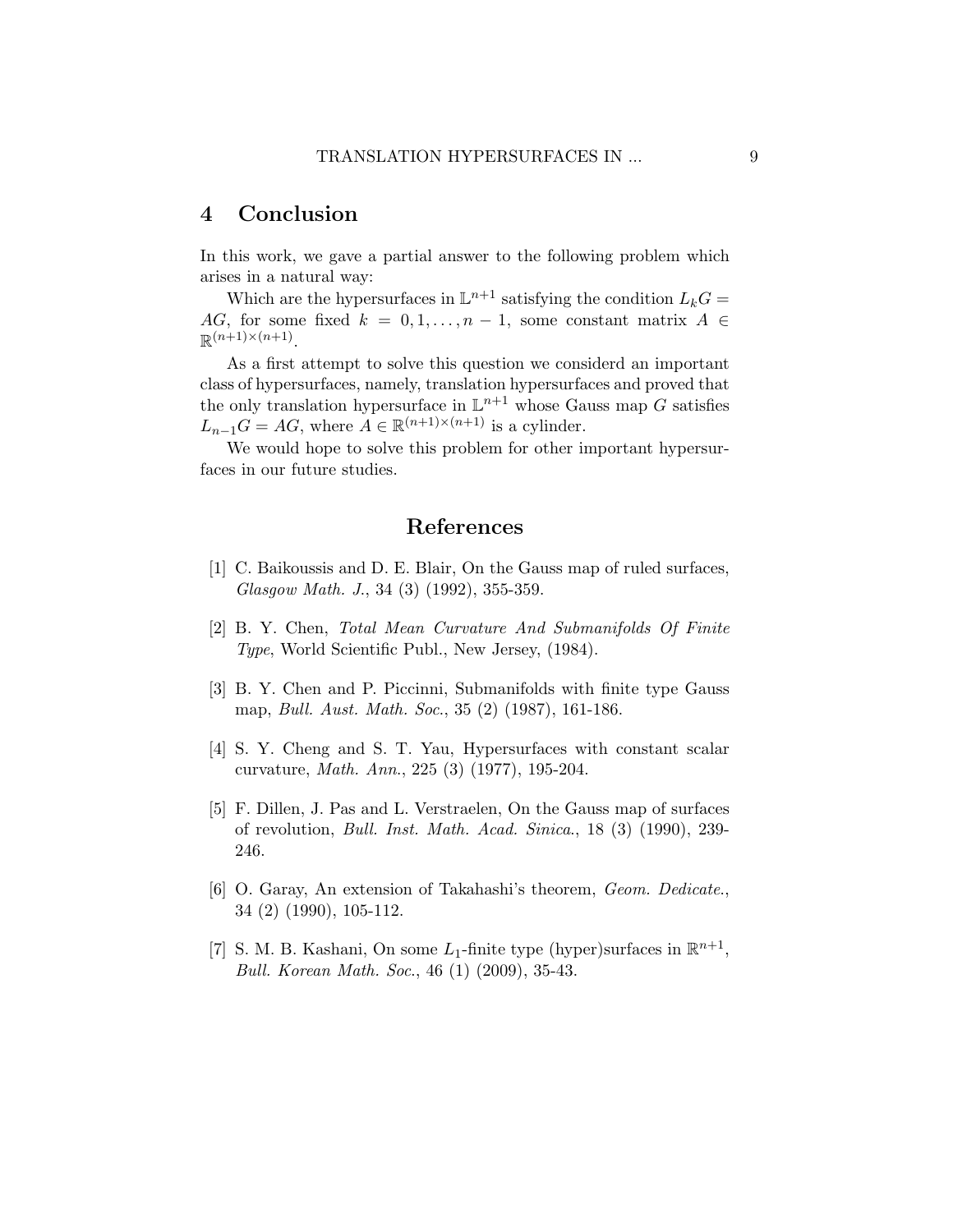- <span id="page-9-8"></span>[8] D.-S. Kim, J. R. Kim and Y. H. Kim, Cheng-Yau operator and Gauss map of surfaces of revolution, *B. Malays. Math. Sci. So.*, 39 (4) ( 2014), 1319-1327.
- <span id="page-9-9"></span>[9] D.-S. Kim, W. Kim and Y. H. Ki, The Gauss map of helicoidal surfaces, Commun. Korean Math. Soc., 32 (3) (2017), 715-724.
- <span id="page-9-7"></span>[10] D.-S. Kim and B. Song, On the Gauss map of generalized slant cylindrical surfaces, J. Korea Soc. Math. Educ. Ser. B: Pure Appl. Math., 20 (3) (2013), 149-158.
- <span id="page-9-4"></span>[11] Y. H. Kim and N. C. Turgay, On the ruled surfaces with  $L_1$ pointwise 1-type Gauss map, Kyungpook Math. J., 57 (1) (2017), 133-144.
- <span id="page-9-5"></span>[12] Y. H. Kim and N. C. Turgay, Classification of helicoidal surfaces with  $L_1$ -pointwise 1-type Gauss map, *Bull. Korean Math. Soc.*, 50 (4) (2013), 1345-1356.
- <span id="page-9-6"></span>[13] Y. H. Kim and N. C. Turgay, Surfaces in  $\mathbb{E}^3$  with  $L_1$ -pointwise 1type Gauss map, Bull. Korean Math. Soc., 50 (3) (2013), 935-949.
- <span id="page-9-11"></span>[14] B. P. Lima, N. L. Santos, J. P. Silva and P. A. A. Sousa, Translation hypersurfaces with constant  $S_r$  curvature in the Euclidean space, An. Acad. Bras. Cienc., 88 (4) (2016), 2039-2052.
- <span id="page-9-0"></span>[15] P. Lucas and H. Ramírez-Ospina, Surfaces in  $\mathbb{S}^3$  of  $L_1$ -2-type, B. Malays. Math. Sci. So., 41 (4) (2018), 1759-1771.
- <span id="page-9-1"></span>[16] P. Lucas and H. Ramírez-Ospina, Hyperbolic surfaces of  $L_1$ -2-type, B. Iran. Math. Soc., 43 (6) (2017), 1769-1779.
- <span id="page-9-2"></span>[17] P. Lucas and H. Ramírez-Ospina, Hypersurfaces in  $\mathbb{S}^4$  that are of  $L_k$ -2-type, *Bull. Korean Math. Soc.*, 53 (3) (2016), 885-902.
- <span id="page-9-3"></span>[18] P. Lucas and H. Ramírez-Ospina,  $L_k$ -2-type hypersurfaces in hyperbolic spaces, Taiwan J. Math., 19 (1) ( 2015), 221-242.
- <span id="page-9-10"></span>[19] P. Lucas and H.F. Ramírez-Ospina, Hypersurfaces in Lorentz-Minkowski space satisfying  $L_k \psi = A \psi + b$ , Geom. Dedicata., 153 (1) (2011), 151-175.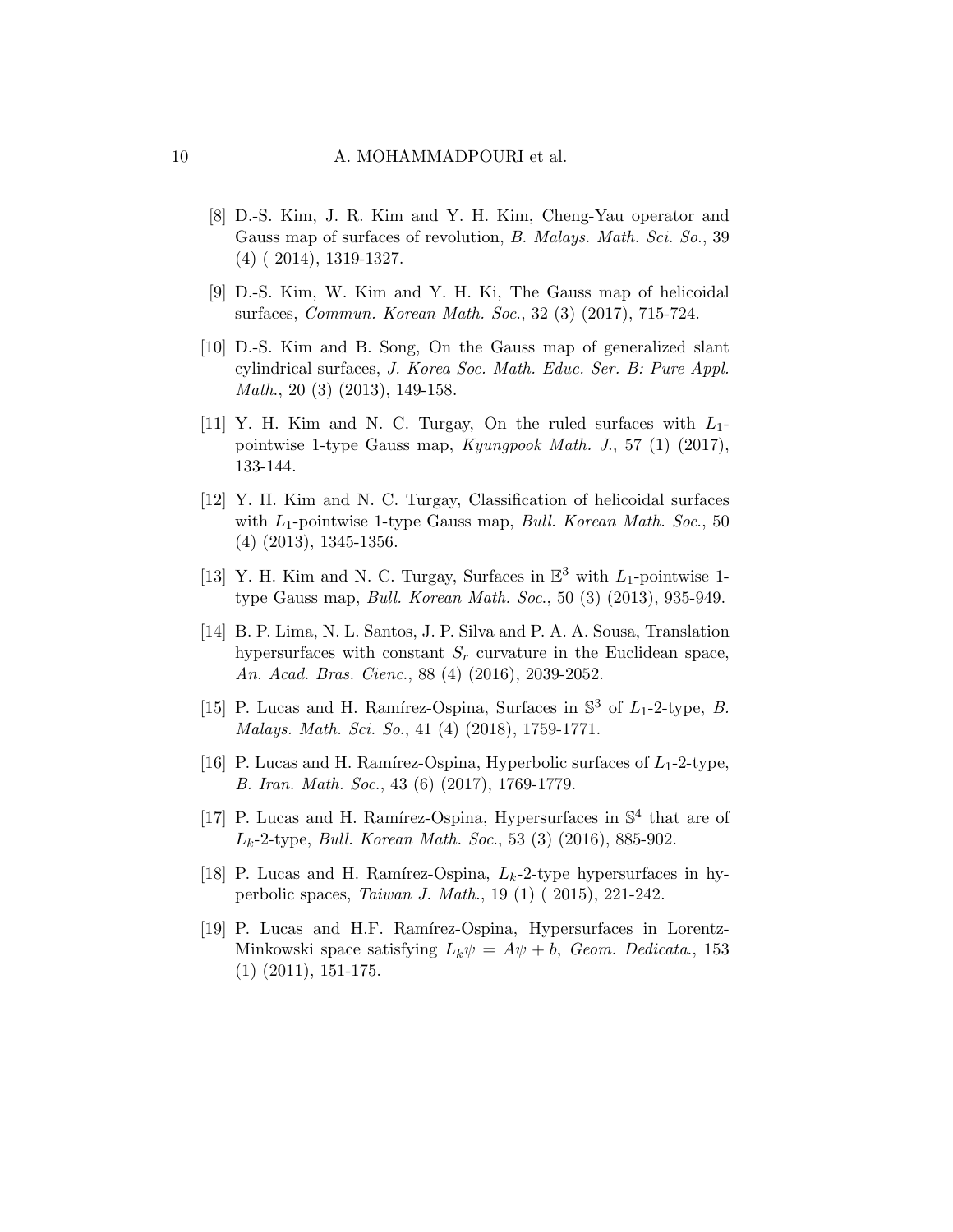- <span id="page-10-6"></span>[20] A. Mohammadpouri, Rotational hypersurfaces with  $L_r$ -pointwise 1-type Gauss map, Bol. Soc. Parana. Mat., 36 (3) (2018), 207-217.
- <span id="page-10-7"></span>[21] A. Mohammadpouri, Hypersurfaces with  $L_r$ -pointwise 1-type Gauss map, J. Math. Phys. Anal. Geo., 14 (1) (2018), 67-77.
- <span id="page-10-1"></span>[22] A. Mohammadpouri and S. M. B. Kashani, Quadric hypersurfaces of  $L_r$ -finite type, *Beitr. Algebra Geom.*, 54 (2) (2012), 625-641.
- <span id="page-10-2"></span>[23] A. Mohammadpouri and S. M. B. Kashani, On some  $L_k$ -finite type Euclidean hypersurfaces, ISRN Geom., (2012), Article ID 591296, 23 pages.
- <span id="page-10-3"></span>[24] A. Mohammadpouri, S. M. B. Kashani and F. Pashaie, On some  $L_1$ finite type Euclidean surfaces, Acta Math. Vietnam., 38 (2) (2013), 303-316.
- <span id="page-10-4"></span>[25] J. Qian and Y. H. Kim, Classifications of canal surfaces with  $L_1$ pointwise 1-type Gauss map, Milan J. Math., 83 (1) (2015), 145-155.
- <span id="page-10-0"></span>[26] R. C. Reilly, Variational properties of functions of the mean Curvatures for hypersurfaces in space forms, J. Differential Geom., 8 (3) (1973), 465-477.
- <span id="page-10-5"></span>[27] D. W. Yoon, Y. H. Kim, and J. S. Jung, Rotation surfaces with  $L_1$ pointwise 1-type Gauss map in pseudo-Galilean space, Ann. Pol. Math., 113 (3) (2015), 255-267.
- <span id="page-10-8"></span>[28] D. W. Yoon, On the Gauss map of translation surfaces in Minkowski 3-space, Taiwanese J. Math., 6 (3) (2002), 389-398.

#### Akram Mohammadpouri

Assistant Professor of Mathematics Department of Pure Mathematics Faculty of Mathematical Sciences University of Tabriz Tabriz, Iran E-mail: pourir@tabrizu.ac.ir

Rana Abbasi MSc student